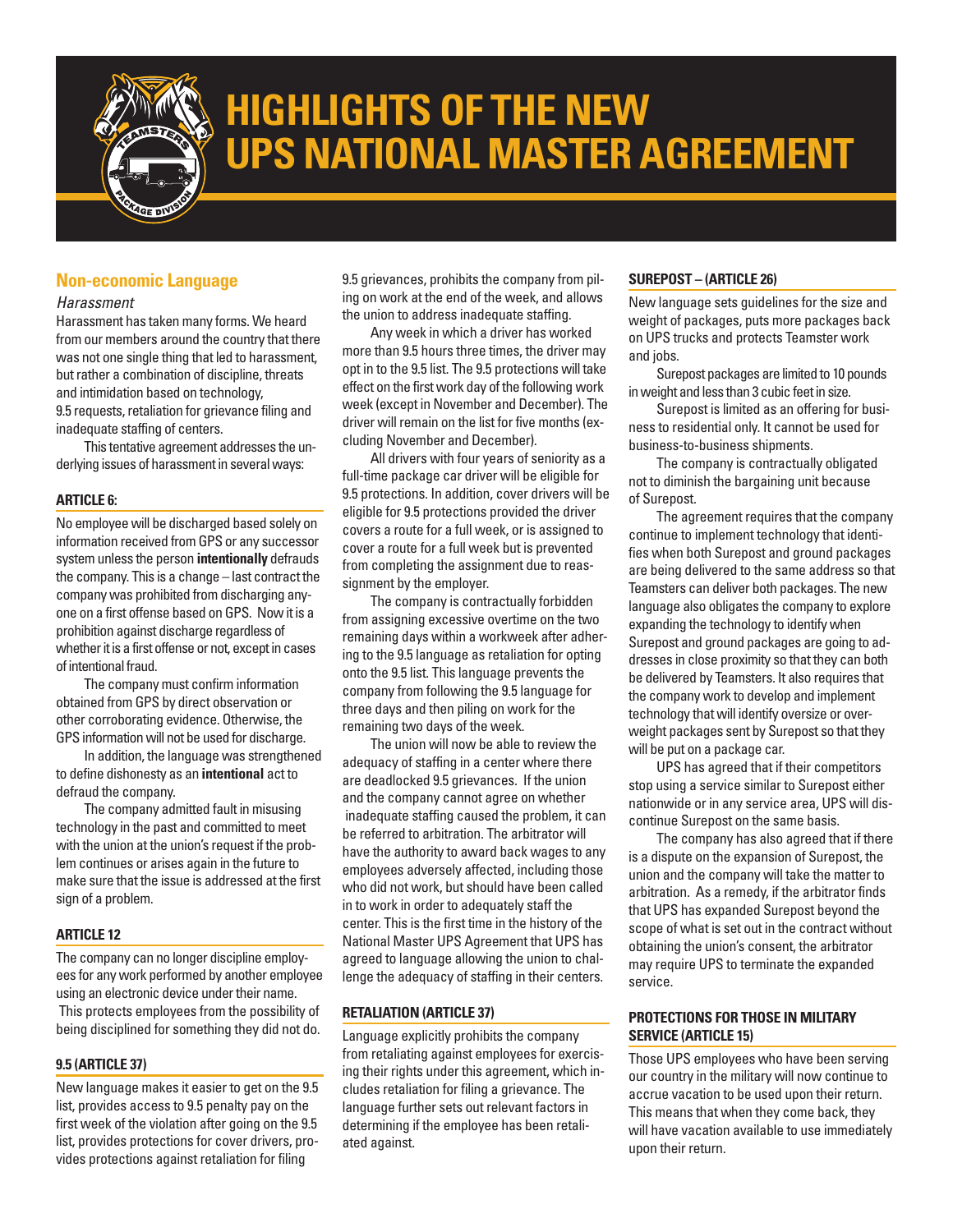# **Safety and Health**

## **ARTICLE 14**

An employee on TAW (temporary alternative work) due to an on-the-job injury will be paid at the employee's regular rate of pay. This ensures the proper pay rate and does not leave anything open to interpretation.

The employer cannot force a permanently disabled full-time employee to accept a parttime job as an ADA accommodation. The employee will have the choice to accept a part-time accommodation.

#### **ARTICLE 16**

Increases the time that a person who loses their license can work inside from one year to two years.

Makes it easier for an employee to return to work after completing a drug or alcohol rehabilitation program. The company must now make all reasonable efforts to conduct returnto-work testing and exams within five days of completion of a rehabilitation program.

#### **ARTICLE 4**

Spells out the right of shop stewards to investigate and process grievances during work time that have to deal with safety issues.

#### **ARTICLE 18**

The Local Union has the right to appoint the safety and health committee members. The company has no right to decide who sits on our committees.

New language prohibits bargaining unit members from performing safety observations on fellow bargaining unit members unless it is for the purpose of promoting a safe work environment. Under no circumstance can the results of a Safety Committee observation be used in any level of discipline, nor reference any individual bargaining unit member.

## **ARTICLE 17**

Penalty pay now applies for vacation pay shortages.

#### **ARTICLE 38, CHANGE OF OPERATIONS**

Company will have to provide more detailed information and within a timely manner when proposing a change of operations (7 days).

#### **ARTICLE 40, AIR OPERATION**

*Drop-box language*

The company may not expand the use of part-

timers to pick up drop boxes and must maintain the ratio of drop boxes picked up by regular full-time package drivers, full-time air/combo drivers and part-time drivers within 2 percentage points for the term of the agreement. The size and dimensions of the drop boxes may not be increased without the consent of the union.

Part-time employees bidding into a fulltime air driver job after August 1, 2013 will now have red-circle protection of their (higher) parttime wage, until such time as the full-time air progression passes that rate. A part-time employee shall not lose the red-circle protection as a result of transferring from one full-time air driver job to another full-time air driver job.

#### **ARTICLE 43, PREMIUM SERVICES**

The tentative agreement clarifies the threshold for payment of holiday pay, re-routing, and extensions. It provides a trigger point for payment of traffic delays and an understanding that delay pay cases will not be unreasonably denied.

The language further clarifies a premium rate of pay for work performed by sleeper team drivers on their scheduled day off, and the rate of pay of any subsequent days worked thereafter within a scheduled workweek as a seventh (7th ) day of work. Work performed between a run at the home domicile will be paid at the applicable one and one-half  $(1 \frac{1}{2})$ rate of pay.

Subsistence pay will be increased to \$35 (up from \$25) for each one thousand (1000) miles traveled.

The fuel/wash negotiated language defines the allowance for fueling both at UPS and non-UPS facilities.

Mileage increases will reflect the hourly general wage increases.

#### *CSI*

A time limit on the employer issuing discipline has been added to local addenda that previously had no limits.

Strong "just cause" language for discipline has been added to the Locals covered by the Local 407 Addenda.

Improved language on the UPS CSI Supplemental Article 11 short-haul provision that requires UPS CSI to turn subcontracted shorthaul runs into bargaining unit work when criteria is met.

Language that provides that the NMUPSA provision on vacation accrual while in active military leave will apply to all CSI employees.

While on Temporary Alternate Leave

(TAW), UPS CSI employees will receive their regular rate of pay.

NMUPSA Article 34 changes that will benefit UPS CSI directly:

- UPS CSI employees in company health plans will move to the TeamCare plan as described in the NMUPSA. For the first time, all CSI employees will have retiree medical coverage.
- All UPS CSI will have Long Term Disability (LTD) under Article 34.
- UPS CSI employees in company pension plans will receive a 7-percent increase to their pension accrual rate, retroactive to the implementation of that plan (December 2004).
- UPS CSI full-time and part time will receive the sameGWI as the package employees.

## **Economics**

Over the term of the five year agreement, based on a 46 hour workweek with wages compounded from the first general wage increase through the last, a full-time driver **will earn over \$25,000 more** over the course of this new Agreement than they did during the current Agreement.

#### *Health Insurance*

No increase in premiums for health insurance for full-time and part-time employees. UPS Teamsters will continue to receive their health insurance without paying for premiums.

Effective 1/1/2014, those in the UPS health insurance plan will move to the Team-Care plan, which is jointly trusteed by employers and the union.

Part-time employees will continue to be eligible for health insurance after 12 months. Their dependents will now also be covered after 12 months (down from 18 months).

## **Retiree Health Insurance**

Current retirees who are under the UPS plan received letters from UPS in December 2012 informing them of substantial increases in their health insurance premiums. The company indicated that beginning in August 2013, their rates would increase more than five times what they are paying now, to upwards of \$750 per month for family coverage. The rates were projected to increase by 10 percent per year and by the end of the contract, retirees could have been paying more than \$1,200 per month for family coverage.